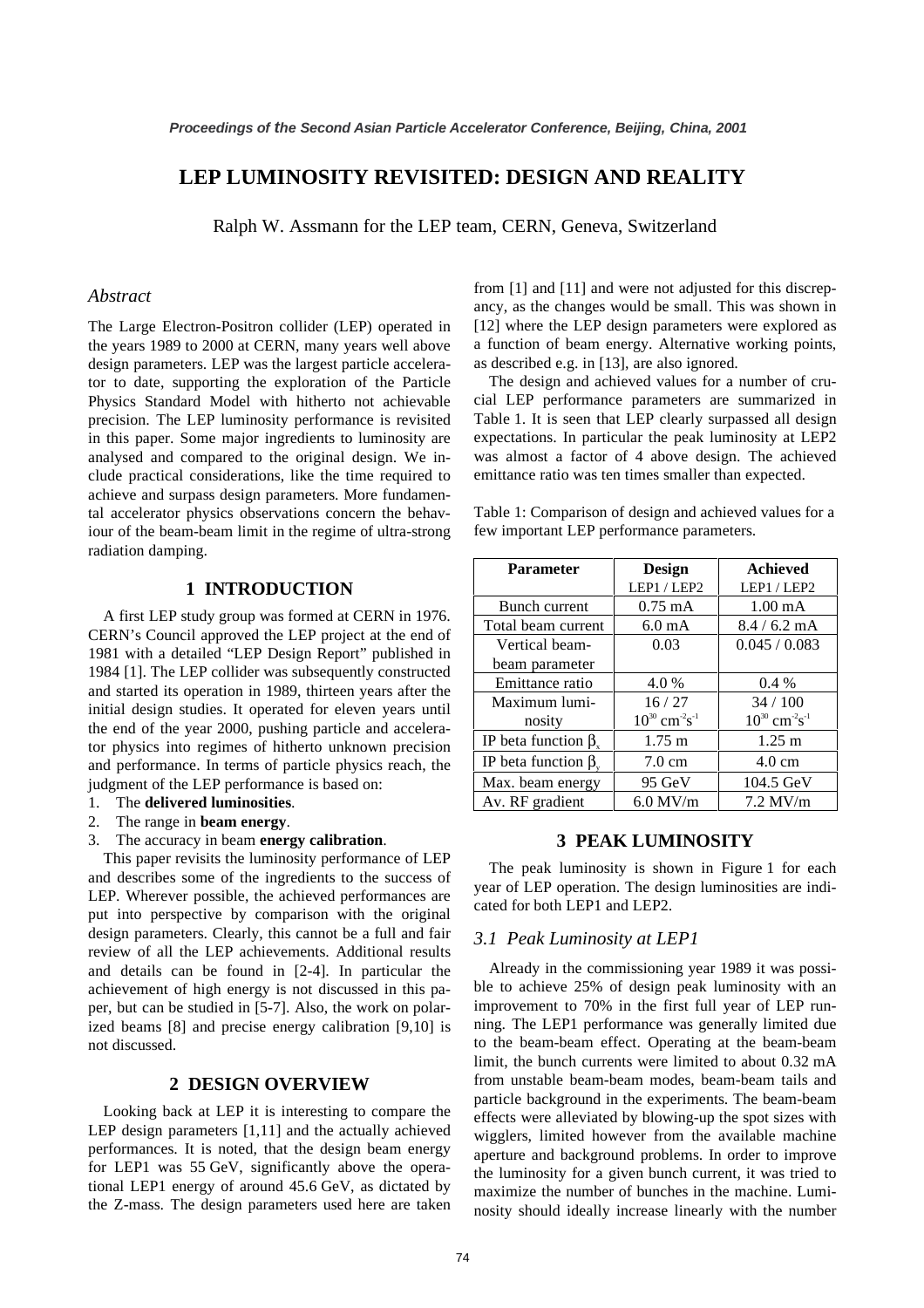of bunches, if the same bunch current is used. Several bunch schemes were used in LEP:

- 1. Nominal 4 on 4 bunches (1989-1992, 1996-2000).
- 2. 8 on 8 bunches with Pretzel orbits (1992-1994).
- 3. Bunch trains with a crossing-angle (1995).

The use of pretzel orbits (horizontal separation orbits) proved very successful and allowed reaching and surpassing the LEP1 design luminosity in the fifth year at 45.6 GeV. Highest luminosity at 45.6 GeV was reached with bunch train operation in the seventh year. In summary, the LEP1 peak luminosity reached about 210% of its design value.

#### *3.2 Peak Luminosity at LEP2*

The situation was qualitatively different for LEP2 beam energies, where the beam-beam limit was not reached and much higher bunch currents (up to  $\sim 0.8$ mA) could be collided (see Section 5). As soon as the beam energy was raised above 50 GeV the LEP2 design luminosity was surpassed. The increase of the horizontal beam size with beam energy was partly compensated with a stronger focusing optics [14] and changes in the damping partition numbers [15]. The highest LEP2 luminosities reached about 400% of the LEP2 design value. In 2000 the peak luminosity was voluntarily reduced in order to maximize the beam energy [7,15].

# **4 INTEGRATED LUMINOSITY**

The integrated luminosity that is delivered to the experiments is a function of the instantaneous (peak) luminosity and the accelerator efficiency. The accelerator efficiency is reduced due to the time required to diagnose and repair problems, to set-up luminosity conditions, to turn-around the fills (machine cycling, injection, ramping, setting up of collisions), etc. The efficiency was constantly improved over the years:

- 1. A thorough cold-checkout minimized the number of problems to be fixed with beam.
- 2. A vertical realignment of all quadrupoles ensured faster set-up of nominal luminosity conditions.
- 3. The operational procedures were constantly improved for a faster set-up of luminosity runs.

The importance of those improvements in accelerator efficiency is shown in Figure 2, where the average delivered luminosity per day is given for each year of LEP operation. From Figure 1 we see that there was no improvement in peak luminosity over the years 1990-1992. Nevertheless, improvements in the efficiency increased the luminosity production rate by a factor 2.6 during the same period. The production rate for Z physics in 1994 was 17 times larger than the one in 1989 and 6 times larger than in 1990.

At the highest LEP2 energies the length of physics fills was only 1.5 hours, much shorter than the 12 h physics fills at the Z energy. An even better efficiency was crucial for a good LEP2 performance.



Figure 1: Peak luminosity for each year of LEP operation. The dashed lines indicate the design luminosities for LEP1 (red bars) and LEP2 (blue bars).



Figure 2: Average luminosity delivered per scheduled day of physics for each year of LEP operation. The red bars indicate LEP1 running, the blue bars LEP2 running.



Figure 3: Evolution of beam lifetime in LEP.

Reliable luminosity production depends in addition on a well-behaved machine in terms of beam losses or beam lifetime. The beam lifetime during a high energy physics fill is shown in Figure 3. The regular behaviour of the beam lifetime is clearly visible. All contributions to the LEP beam lifetime have been analysed and are well understood [16].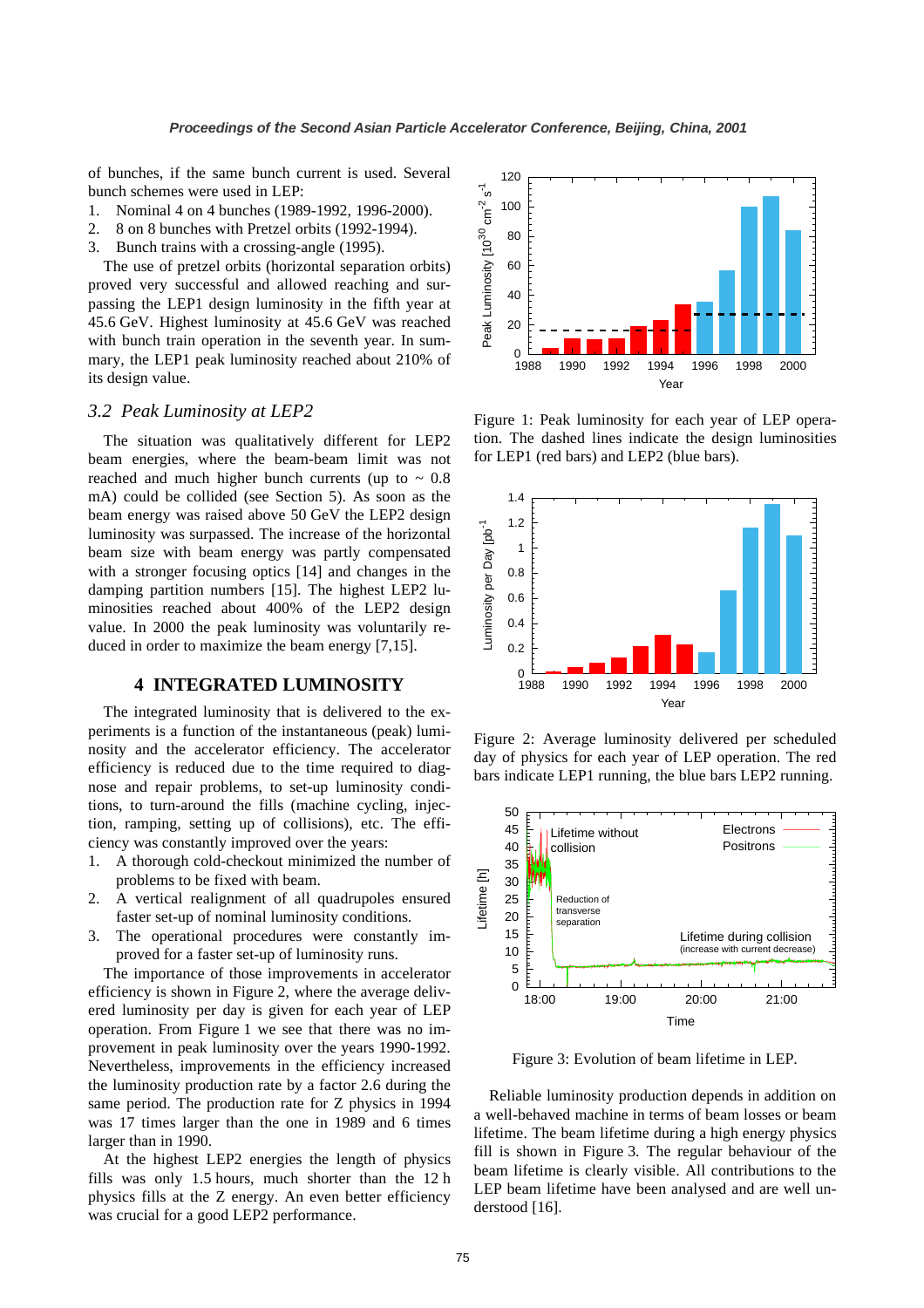Table 2: Maximum vertical beam-beam parameter  $\xi$ , IP beta functions  $\beta_x^*/\beta_y^*$ , bunch current i<sub>b</sub>, horizontal damping partition number  $J_{x}$ , and transverse damping time  $\tau_{transv}$  (in number of turns) for different beam energies. The beam-beam limit was not reached for beam energies above 65 GeV. Mainly a 90/60 optics was used up to 91.5 GeV, a 102/90 optics was used above 91.5 GeV.

| Beam         | $\xi_{\rm v}$ | $\beta_x^*/\beta_y^*$ | ı,        | $J_{x}$ | $\tau_{_{\rm transv}}$ |
|--------------|---------------|-----------------------|-----------|---------|------------------------|
| energy       | (max)         | [m]                   | $[\mu A]$ |         | $[T_{0}]$              |
| [GeV]        | per IP        |                       |           |         |                        |
| 45.6         | 0.045         | 2.00/0.05             | 320       | 1.0     | 721                    |
| 65.0         | 0.050         | 2.00/0.05             | 400       | 1.0     | 249                    |
| 91.5         | 0.055         | 1.50/0.05             | 650       | 1.6     | 89                     |
| 94.5         | 0.075         | 1.25/0.05             | 750       | 1.8     | 81                     |
| 98.0         | 0.083         | 1.50/0.05             | 800       | 1.6     | 73                     |
| 101.0        | 0.073         | 1.50/0.05             | 700       | 1.3     | 66                     |
| $\geq 102.7$ | 0.055         | 1.50/0.05             | 650       | 1.1     | $\leq 63$              |

# **5 THE BEAM-BEAM LIMIT**

The beam-beam effect in LEP has been discussed in numerous papers [17-21]. Collider performances are characterised using the vertical beam-beam parameter  $\zeta$ . It is calculated from the measured luminosity L, the design vertical beta function  $\beta_{y}^{*}$  at the IP, the beam energy E, and the bunch current  $i_b$ :

$$
\xi_y = \frac{2 r_e e m_e c^2 \cdot \beta_y^*}{n_b \cdot i_b \cdot E} \cdot L \tag{1}
$$

The term  $n_b$  denotes the number of bunches,  $r_e$ , e and me are the classical radius, charge and mass of the electron, and c is the light velocity. One can re-express  $\xi_{y}$  in terms of the IP spot sizes  $\sigma_x^*$  and  $\sigma_y^*$ :

$$
\xi_y = \frac{r_e m_e \cdot \beta_y^* \cdot i_b}{2\pi e \cdot f_{rev} \cdot E \cdot \sigma_x^* \cdot \sigma_y^*}
$$
 (2)

The value of  $\xi$  is a measure of the achieved beam cross-section at the IP and is closely related to the beambeam tune shift per IP [22,23]. For dispersion dominated spot size we have  $\sigma_x^* \propto E$  and  $\sigma_y^* \propto E$  and  $\xi_y$  would decrease with the third power of energy for the same dispersion. Improvements both in horizontal (optics) and vertical (orbit) dispersion prevented this steep decrease.

The achieved values for  $\xi$ <sub>y</sub> in LEP are summarised in Table 2 for different beam energies. Several other important machine parameters are listed as well. It is seen that the beam-beam parameter reached significantly higher values as the beam energy was increased. Above 65 GeV LEP did not reach the beam-beam limit. The increase of the beam-beam limit with beam energy is due to the rapid transverse damping for the highest LEP energies. Implementing many improvements and raising the beam current, a maximum vertical beam-beam parameter per IP of 0.083 was achieved in LEP.



Figure 4: Vertical beam-beam parameter versus bunch current. The data is compared to the not beam-beam limited case (solid line) and a beam-beam fit (dashed line) [24].



Figure 5: The vertical emittance as fitted and calculated from luminosity and synchrotron beam size measurements (BEXE) [24,25].

The measured dependence of the beam-beam parameter on the bunch current is shown in Figure 4 for best performance. Though the beam-beam limit was not reached, some beam-beam related blow-up was observed. A beam-beam limit of  $\xi_v = 0.115$  and an unperturbed vertical emittance of 0.1 nm was inferred from a simple model [24]. In order to verify that the observed saturation in  $\xi$  is correctly attributed to the beam-beam effect, we consider the current dependent blow-up of the vertical emittance. The luminosity data allows calculating the vertical emittance, assuming that the optical functions are known and that the horizontal emittance has its design value. The luminosity data is compared with the measured vertical beam size in the BEXE instrumentation [25,26] in Figure 5. The vertical emittance blow-up calculated from the measured luminosity is consistent with the blow-up observed from the BEXE beam size. At lower bunch current the vertical emittance approaches its fitted unperturbed value.

It has been observed before that the beam-beam limit ξ<sup>*m*</sup> is a function of the transverse damping time τ, the revolution frequency  $f_{rev}$  and the number  $n_{IP}$  of interaction points [27]: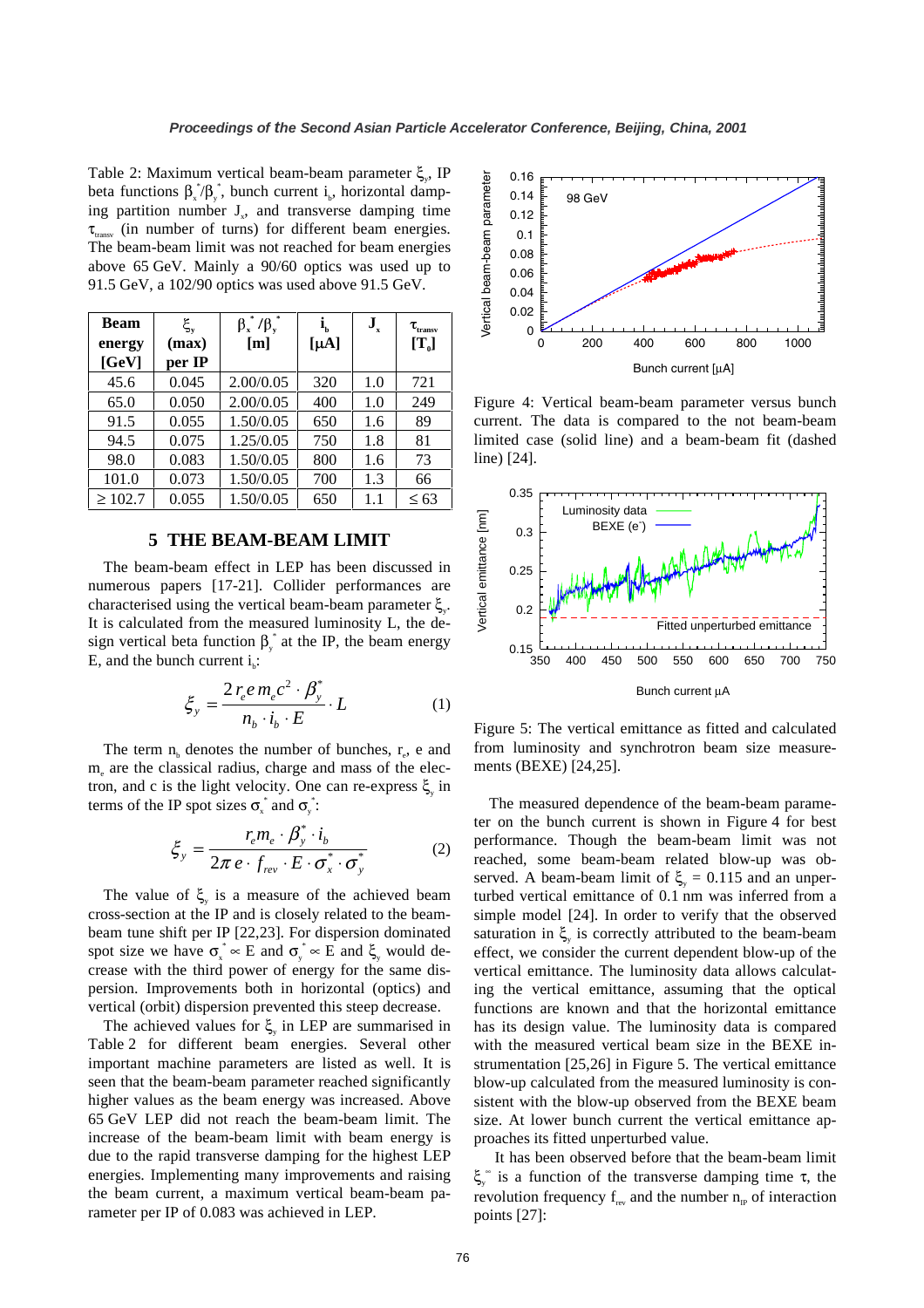

Figure 6: Example of empirical luminosity tuning as observed with the current lifetime (BCT).

$$
\xi_{y}^{\infty} = f\left[\lambda_{d}\right] = f\left[\frac{1}{f_{rev} \cdot \tau \cdot n_{IP}}\right]
$$
 (3)

The damping decrement is denoted by  $\lambda_{d}$ . The functional dependence is unknown. Based on observations in different colliders a parameterisation  $\zeta_{v}^{\infty} \propto \lambda_{d}^{0.3}$  was suggested by Keil, Talman, and Peggs [27,28]. The LEP data for 94.5-101 GeV consistently suggest a beam-beam limit of around 0.115. Comparing this to the observed beam-beam limit of 0.045 at 45.6 GeV we find a scaling:

$$
\xi_y^{\infty} \propto \lambda_d^{0.4} \tag{4}
$$

This is more optimistic but reasonably close to the earlier result from Peggs [28].

#### **6 ORBIT OPTIMISATION**

The luminosity at LEP required constant tuning. It was optimised with a "golden orbit" strategy. Orbits were changed empirically, sometimes in combination with other parameters. If the luminosity increased the change was kept, otherwise it was reverted. Local measurements of beam size (away from the IP), beam-beam deflection scans etc were routinely used for luminosity optimisation [26,29-31]. The beam lifetime was used as the fastest luminosity measure. An example of empirical orbit and tune optimisation is shown in Figure 6.

A "dispersion-free steering" algorithm [32] was introduced during the last three years of LEP operation. This algorithm simultaneously minimizes the vertical orbit, vertical dispersion, and the corrector strengths. The performance of this fast and deterministic algorithm is illustrated in Figure 7. The vertical dispersion was reduced to values previously not achievable and the time required for empirical tuning was significantly reduced. As a result the vertical dispersion was reduced from  $\sim$ 3 cm to ~1.5 cm with a significant vertical emittance improvement expected from simulations (Figure 8). Indeed, the emittance ratio was improved from the 1.5% to the 0.4% level, as shown in Figure 9. This was 10 times smaller than estimated in the original design.



Figure 7: Measured vertical single beam orbit, dispersion, and corrector settings versus BPM number after standard MICADO steering (left) and after dispersionfree steering (right).



Figure 8: Simulated dependence of the vertical emittance on the RMS dispersion in LEP with bands of typically achieved dispersions during 1998 and 1999. Each point represents a specific case of imperfections.



Figure 9: Average emittance ratio  $\varepsilon/\varepsilon_x$  (in %) for bunch currents between 500 µA and 550 µA and all high energy physics fills in 1998 and 1999.